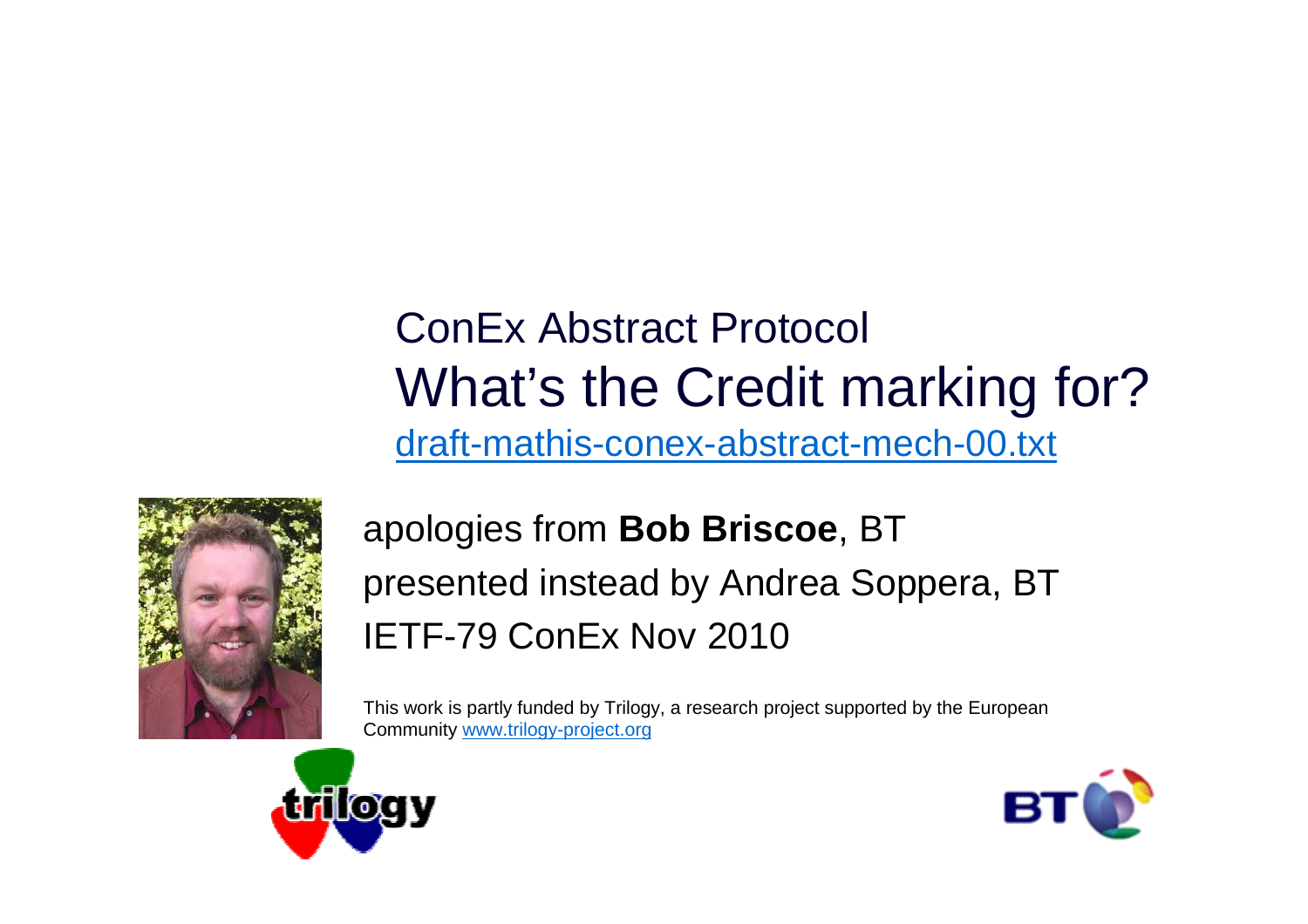## recap: audit function

• ConEx signal from sender (black) can be checked against actual congestion signal (red)

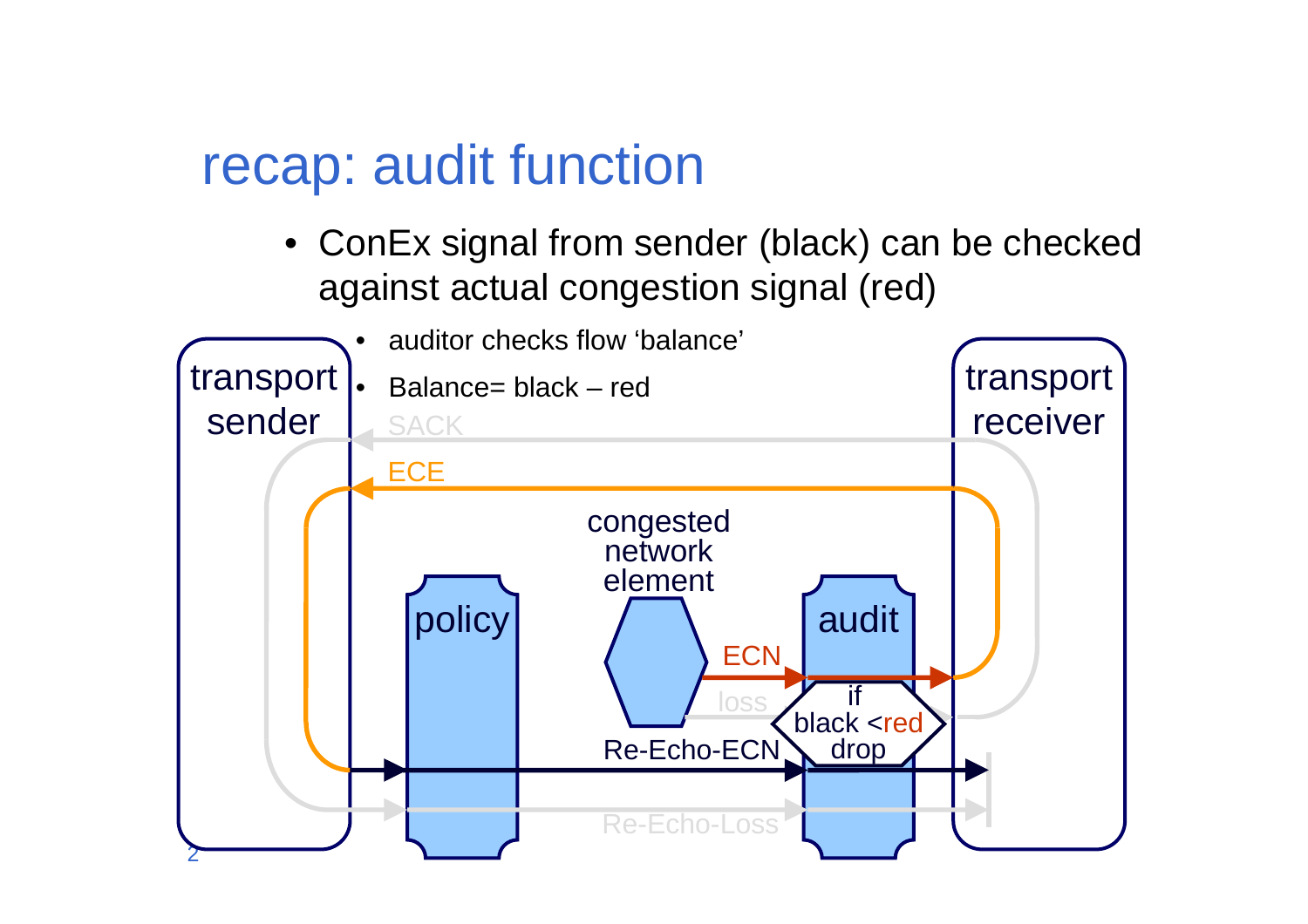## how does audit handle inherent delay?

- how long to wait from congestion to re-echo?
	- •1RTT? ~20RTT? ∞RTT? (TCP, RTCP,FEC)
	- •how does a network node know the transport's RTT anyway?

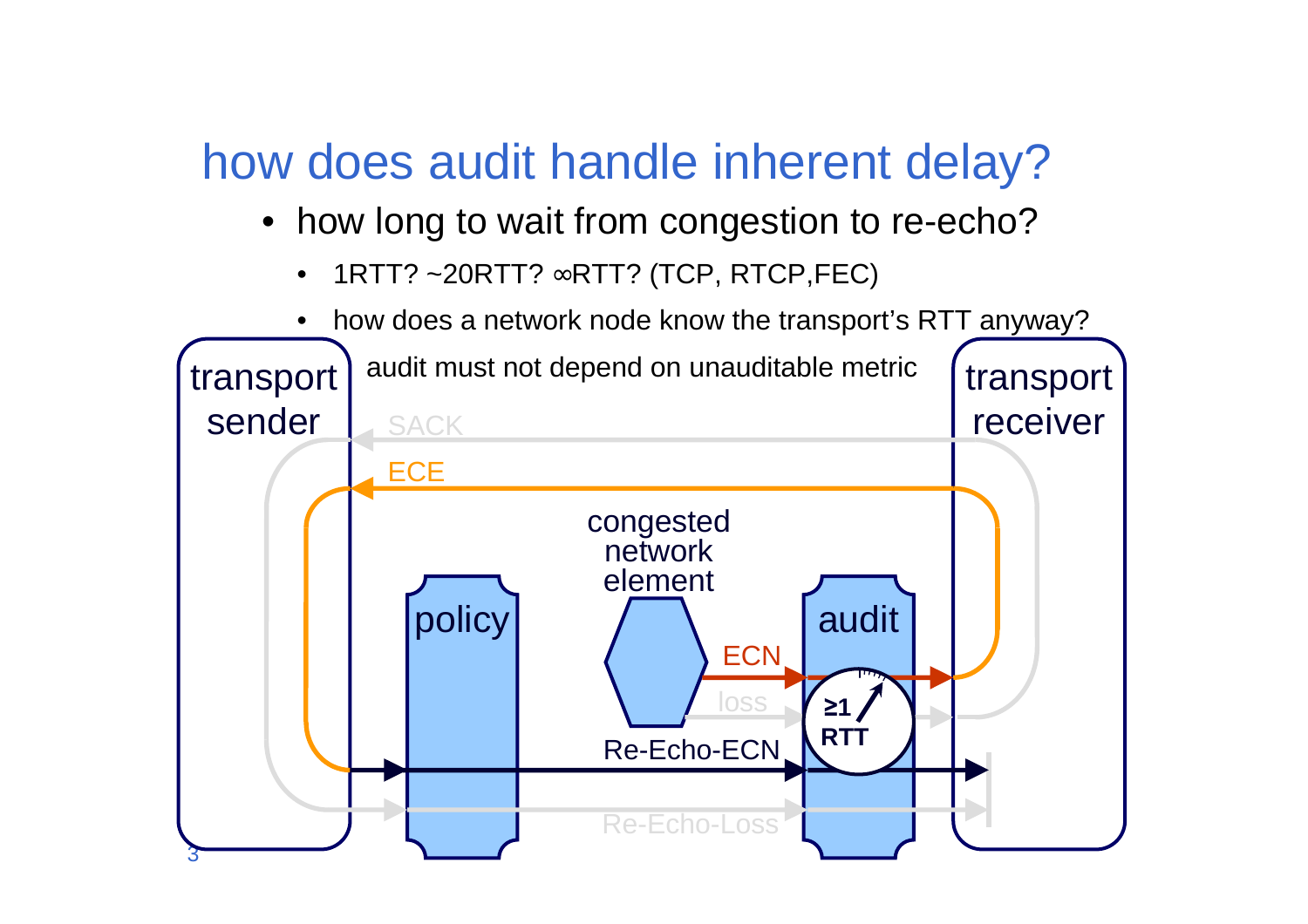#### solutionhold transport responsible for delay

- transport must pre-load Credit (green)into loop
	- •sufficient Credit (green)marks for expected congestion during delay

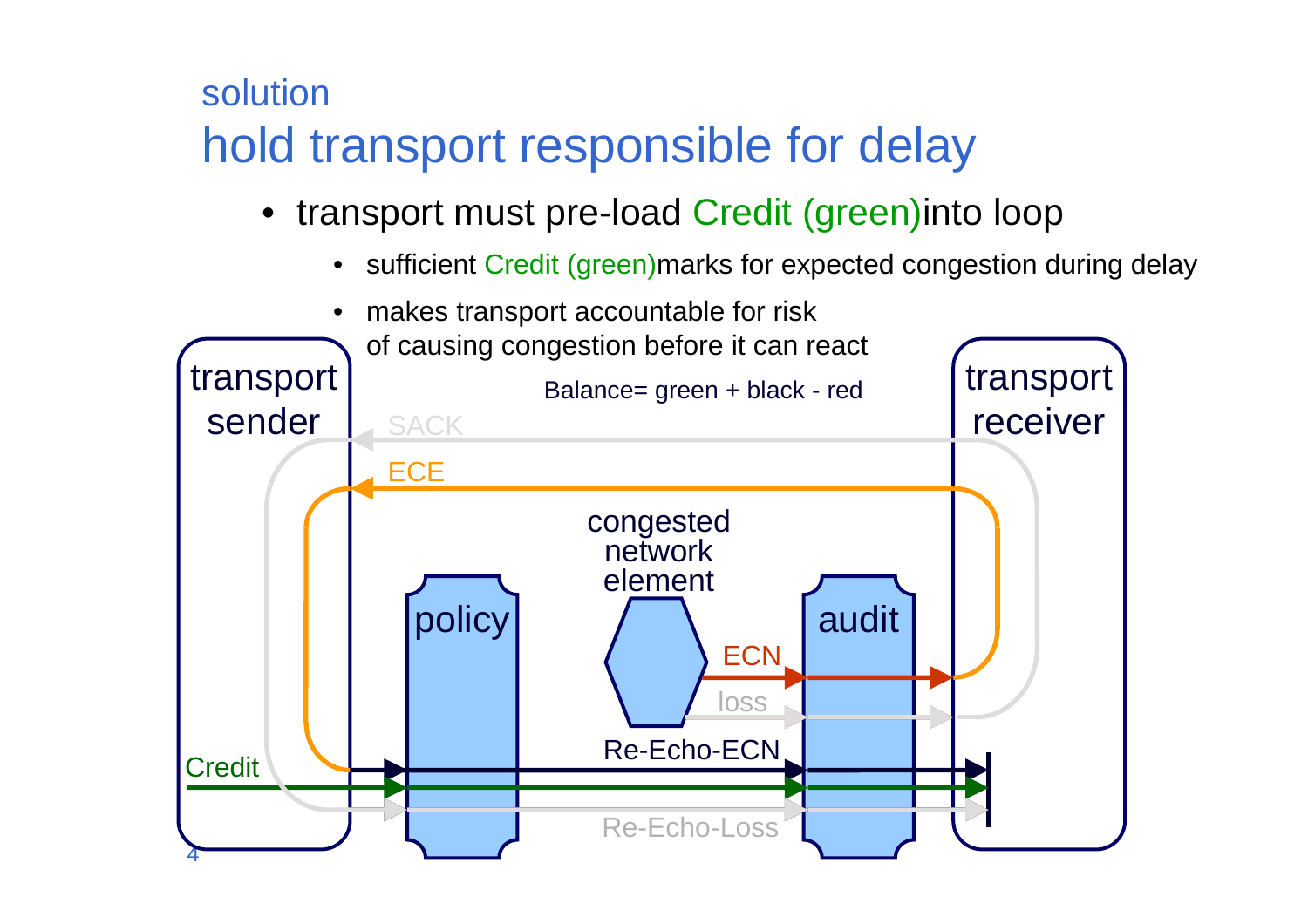### ConEx balance of a TCP connection at a audit device

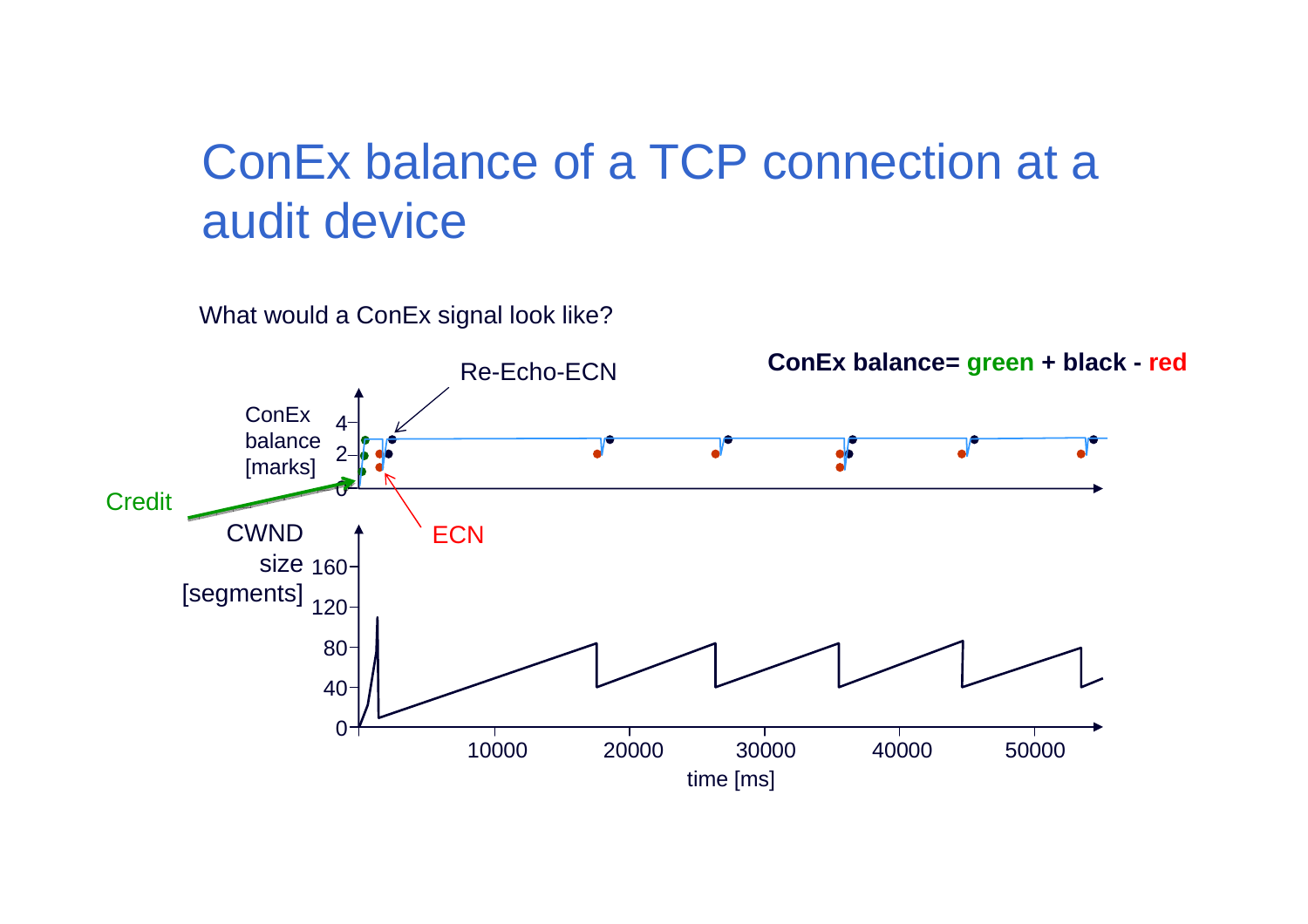# auditor needs flow state in network  $\odot$

…but don't forget

- ConEx only needs flow state to check correctness of *information*
- ConExdoes not embed rules in the network on how flows behave unlike many other traffic management approaches such as:
	- flow-state aware routers
	- deep packet inspection (DPI)
	- and other like this…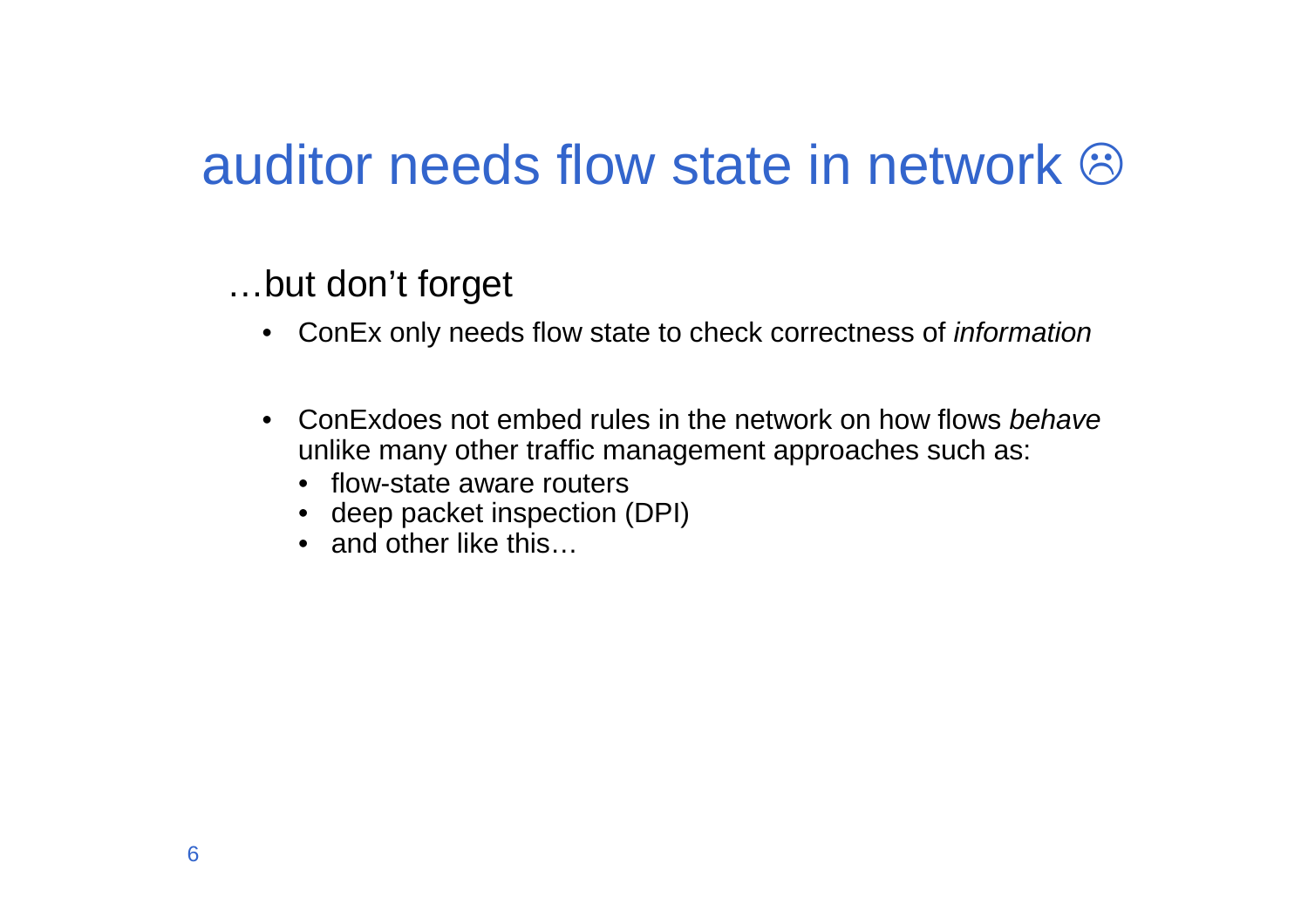#### **Summary** What is a credit signal?

- expectation of the worst congestion that a sender is going to contribute to before it can re-echo
- credit is speculative congestion exposure while reecho reflects actual
- the number of credit that a sender is going to signal will depend on the aggressiveness of the congestioncontrol it uses
	- create correct incentives not to be aggressive
- This presentation is focused on credit signals forauditing - the signal is also useful in other cases but out of scope here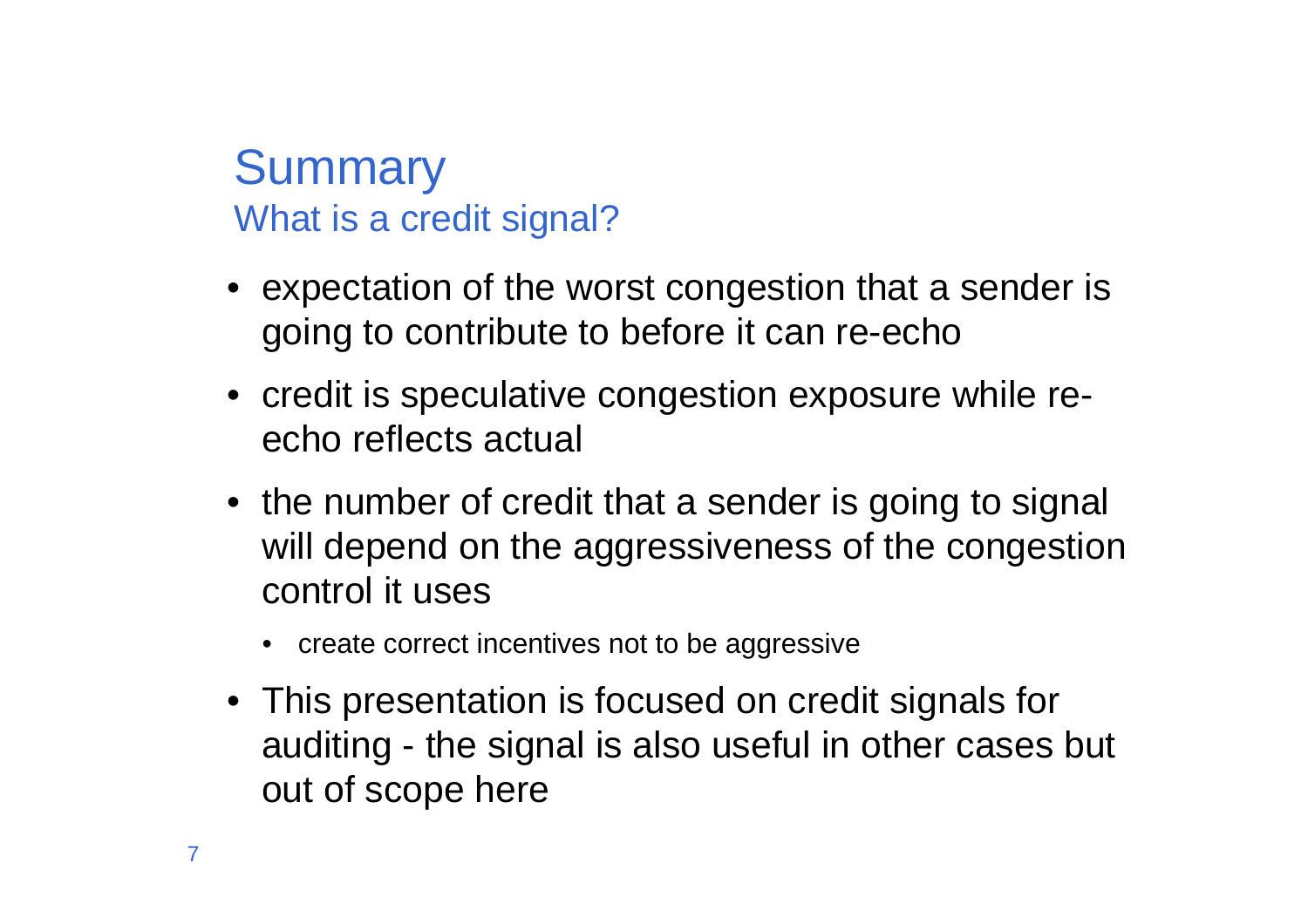## status & plans

- rationale for Credit signal to be added to draft-01
- normative text on design constraints for audit devices
	- •Mathis & Briscoe close to agreeing text to add to draft-01
	- •informational, but we don't have a better charter milestone for this
- an audit device design has been implemented
	- •resisted various simulated attacks proposed by research community
	- can never prove anything is secure until its broken
	- plan to prepare I-D as a ConEx 'experience report'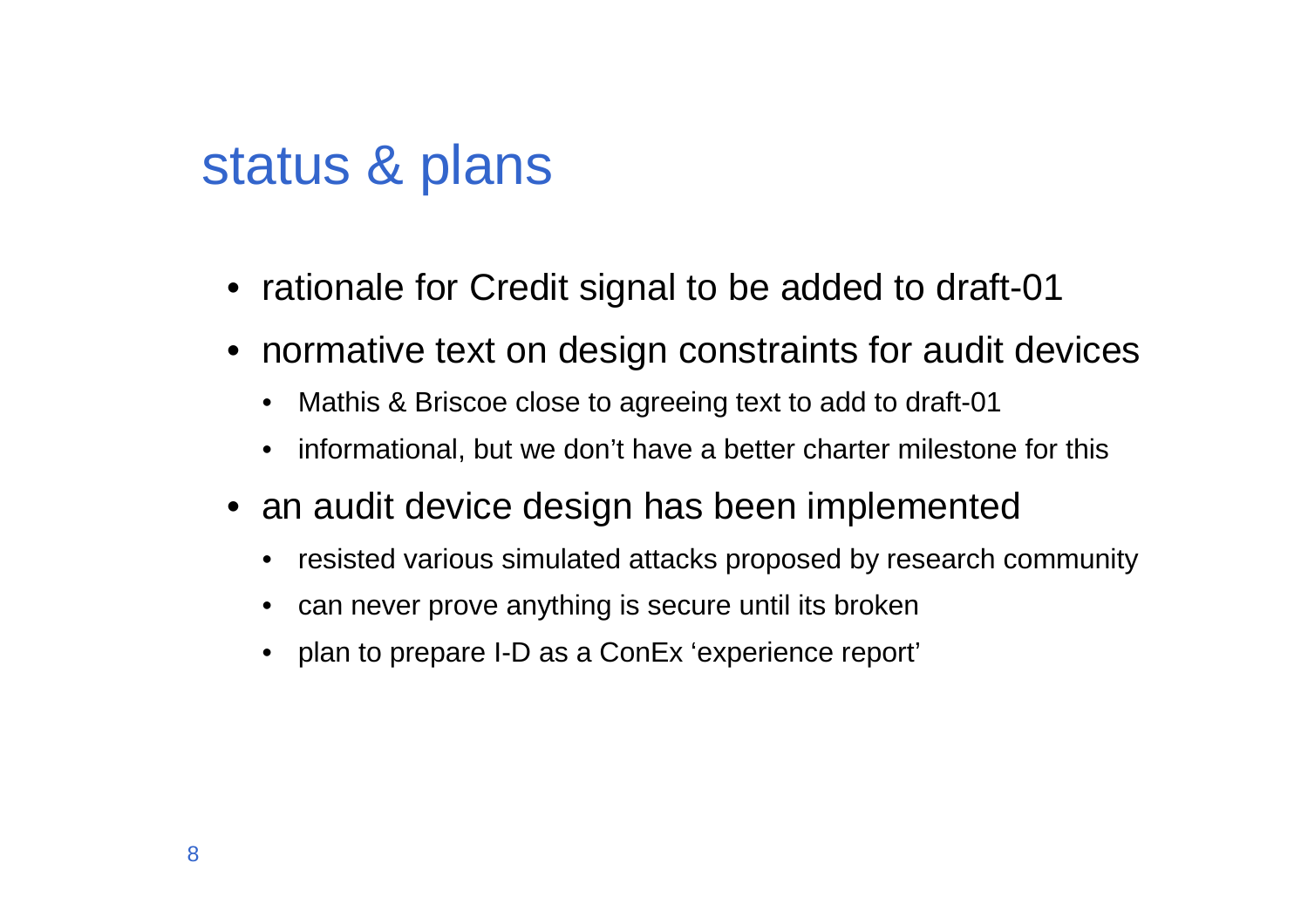### ConEx Abstract ProtocolWhat's the Credit marking for?draft-mathis-conex-abstract-mech-00.txt



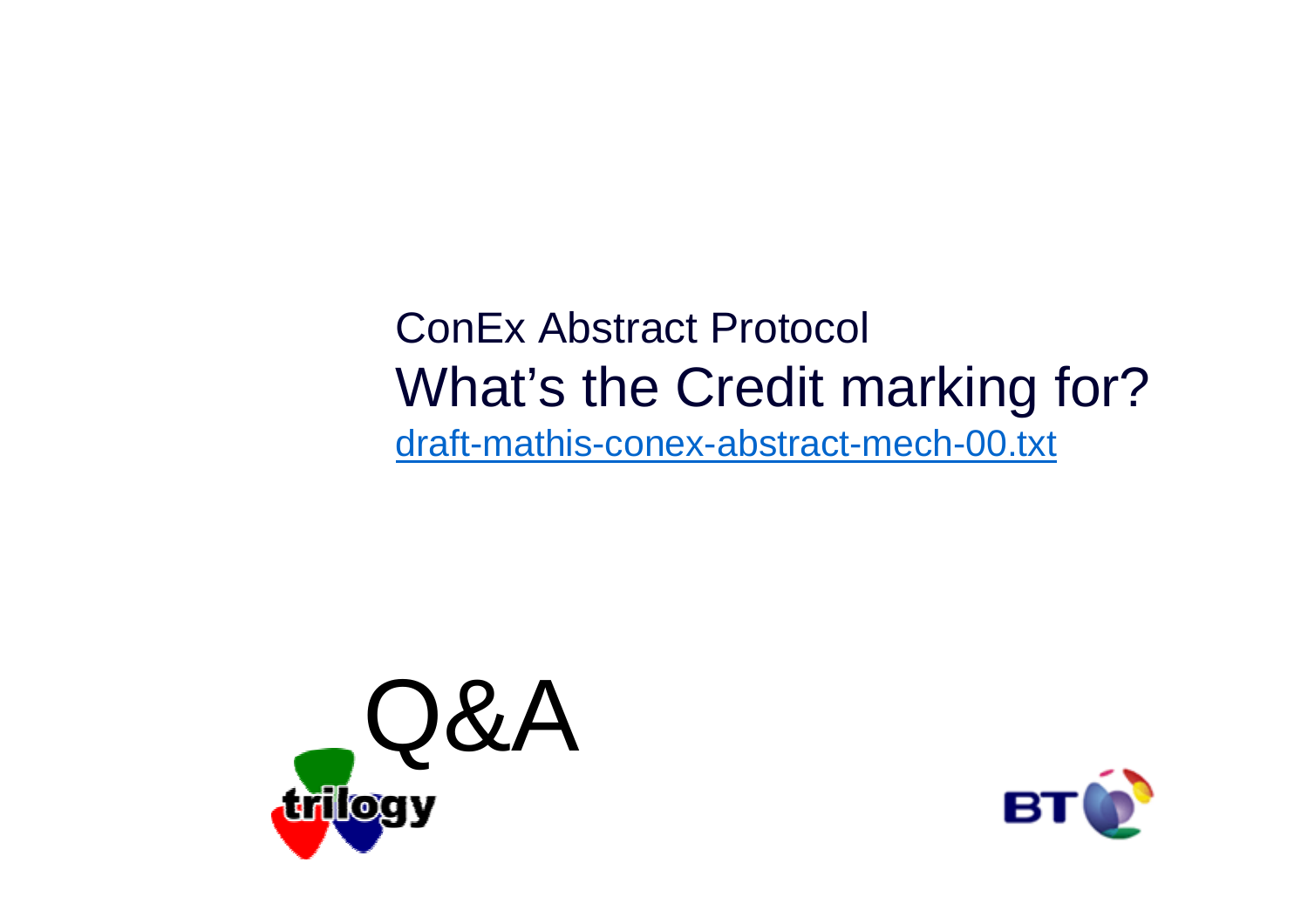# define 'flow'?

- auditor checks flow 'balance'
	- should be non-negative at any granularity of identifiers
- microflow granularity may not be visible to auditor
	- due to NATs, tunnelling, etc
- can audit at any level of granularity
	- tunnel, src-dst pair, etc
	- •if negative balance, go finer if possible
- finer (and closer to destination) always better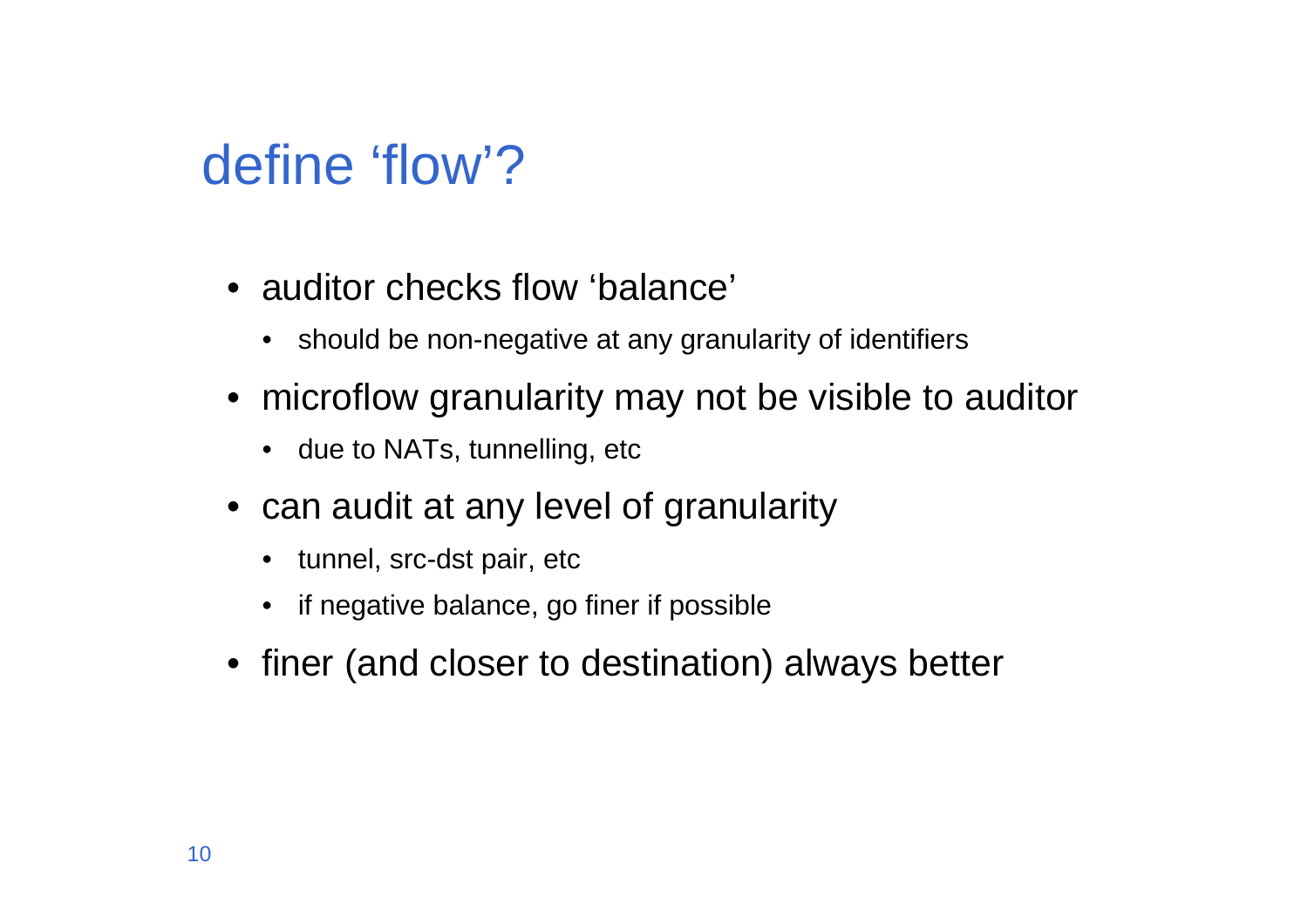

- •drop enough traffic (black immune) to make fraction of **red** <sup>=</sup>**black**
- •goodput best if rcvr & sender honest about feedback & re-feedback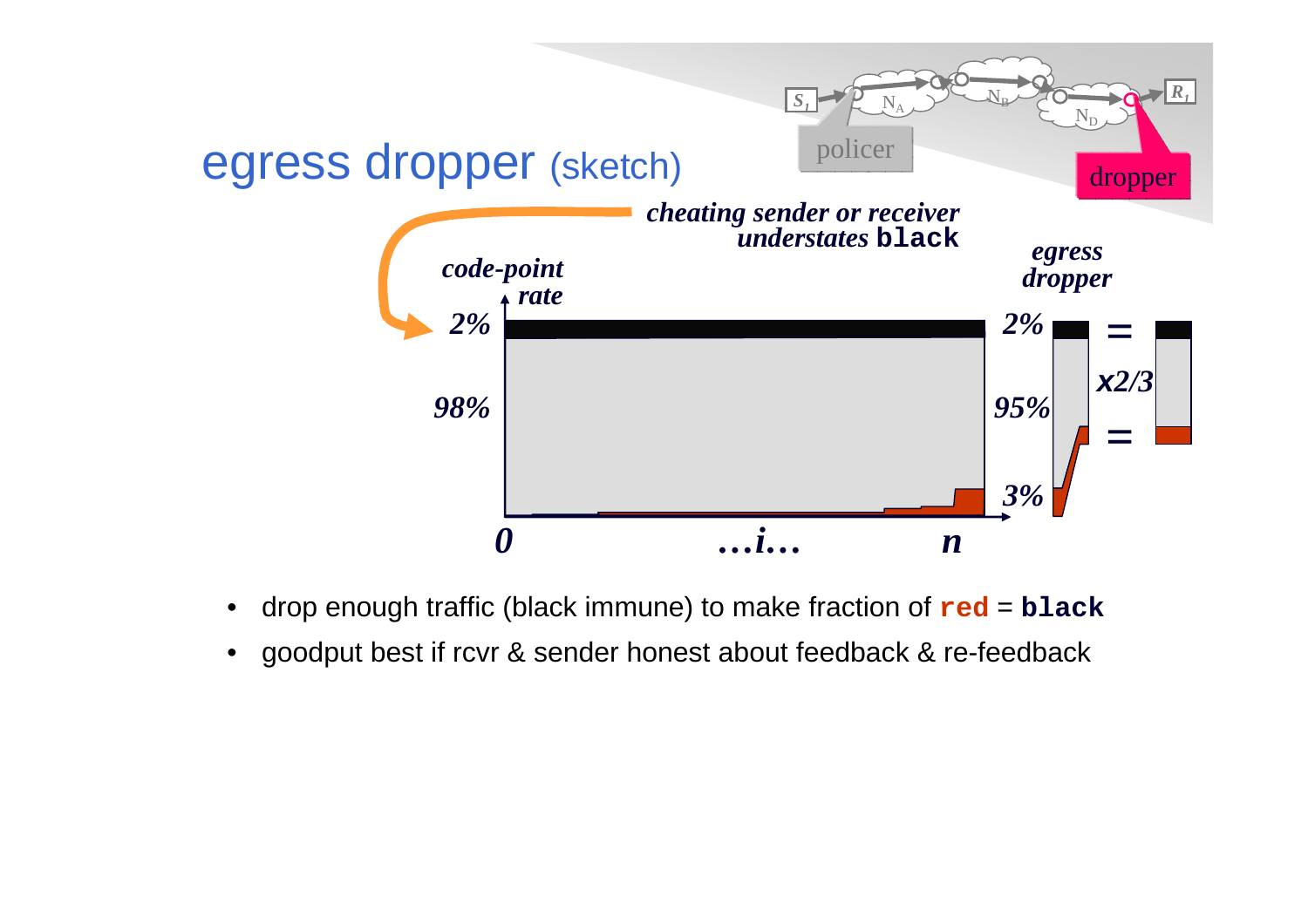# flow bootstrap

- $\bullet$  at least one**green** packet(s) at start of flow or after >1sec idle
	- means "feedback not established"•
	- 'credit' for safety due to lack of feedback
	- <sup>a</sup>**green** byte is 'worth' same as a **black** byte
- a different colour from black
	- • distinguishes expected congestion based on experience from based on conservatism
	- • gives deterministic flow state mgmt (policers, droppers, firewalls, servers)
	- •rate limiting of state set-up
	- congestion control of memory exhaustion
- **green** also serves as state setup bit [Clark, Handley & Greenhalgh]
	- • protocol-independent identification of flow state set-up
	- for servers, firewalls, tag switching, etc
	- •don't create state if not set
	- • may drop packet if not set but matching state not found
	- firewalls can permit protocol •evolution without knowing semantics
	- •some validation of encrypted traffic, independent of transport
	- can limit outgoing rate of state setup
- • to be precise**green** is 'idempotent soft-state set-up codepoint'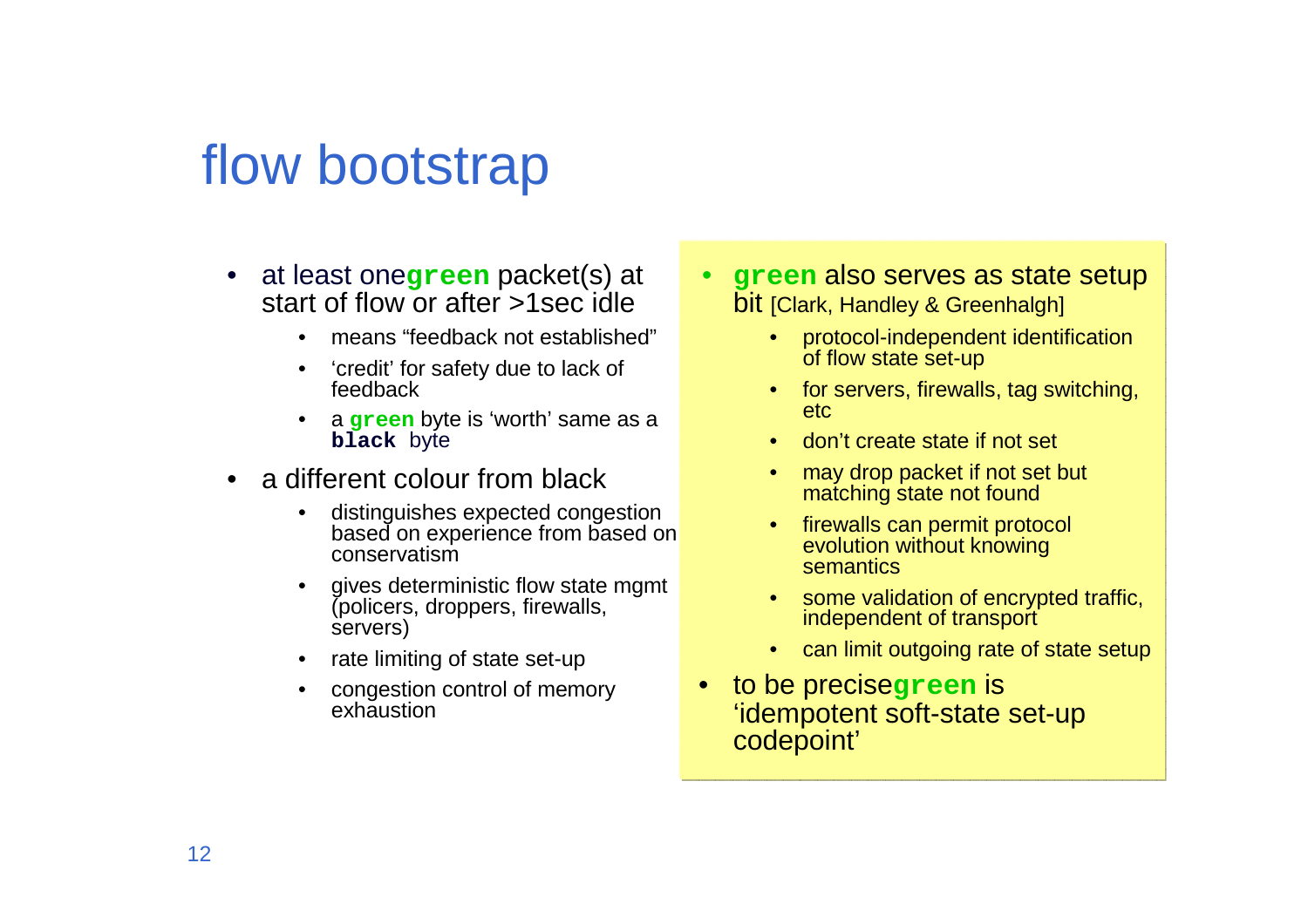# flow state in network?

three separate reasons for avoiding network flow state

- a) pins flow to path⇐not an issue
- b) state attacks ∈ not an issue<br>c) πρακτευροστ
- c) memory cost  $\Leftarrow$  auditing cannot avoid this  $\odot$
- a) auditor's flow state is soft
	- if flow moves, ConEx markings recreate state in another auditor
- b) auditor requires credit marking before allocating flow state
	- $\bullet$ ingress policers can then limit influx of credit markings
	- $\bullet$ flow state exhaustion attacks (incl. SYN attacks) thwarted at source
	- •servers/firewalls under stress can also prefer new flows with credit marking
- c) cannot avoid memory cost
	- •only need full per-flow auditing once, at egress of internetwork
	- $\bullet$ clever hardware implementers may design better scaling